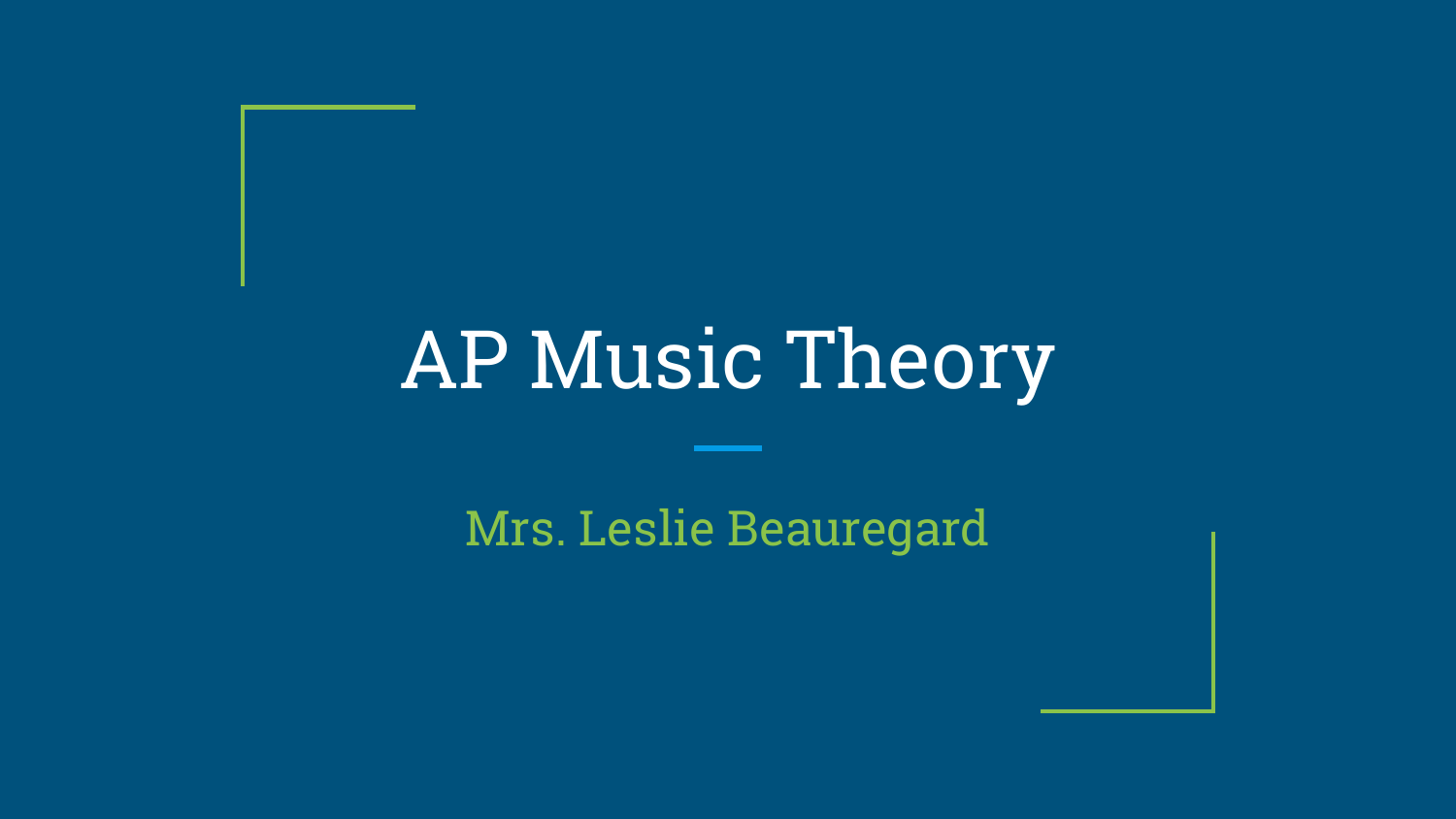AP Music Theory is a rigorous college-level course for students who are interested in delving deeper into their musical studies. A student who is persistent, organized, highly motivated, has a strong work ethic and enthusiastic about music, is likely to succeed in this class. The coursework that they will complete is equivalent to the first year of college music theory. Successful completion of Music Theory I, as well as membership in performing ensembles is strongly encouraged.

AP Music Theory is a full-year course that meets every day. Class periods will consist of lecture and written work as well as aural skills, sight singing, dictation and score analysis. Each class period, students are expected to participate in classroom discussions and demonstrations. In addition to completing their homework, there will be a variety of activities they will be responsible for in class. It is my goal to always maintain an environment that the students feel comfortable demonstrating and sharing their accomplishments in. Students will be expected to utilize technology both in school and out. This technology will reinforce the concepts and skills taught in class. The ultimate goal is for the student to complete the course with a wealth of knowledge that they will take to their future studies and will assist them in the successful completion of the AP Music Theory Exam in May.

> Materials Needed: Three Ring Binder & Mechanical Pencils

#### Grading:

Quizzes/Tests - 35% Homework/Classwork - 25% Participation - 40% A=93-100 (Excellent); B=92-85 (Good); C=77-84 (Satisfactory); D=70-76 (Poor); F=0-65 (Failing)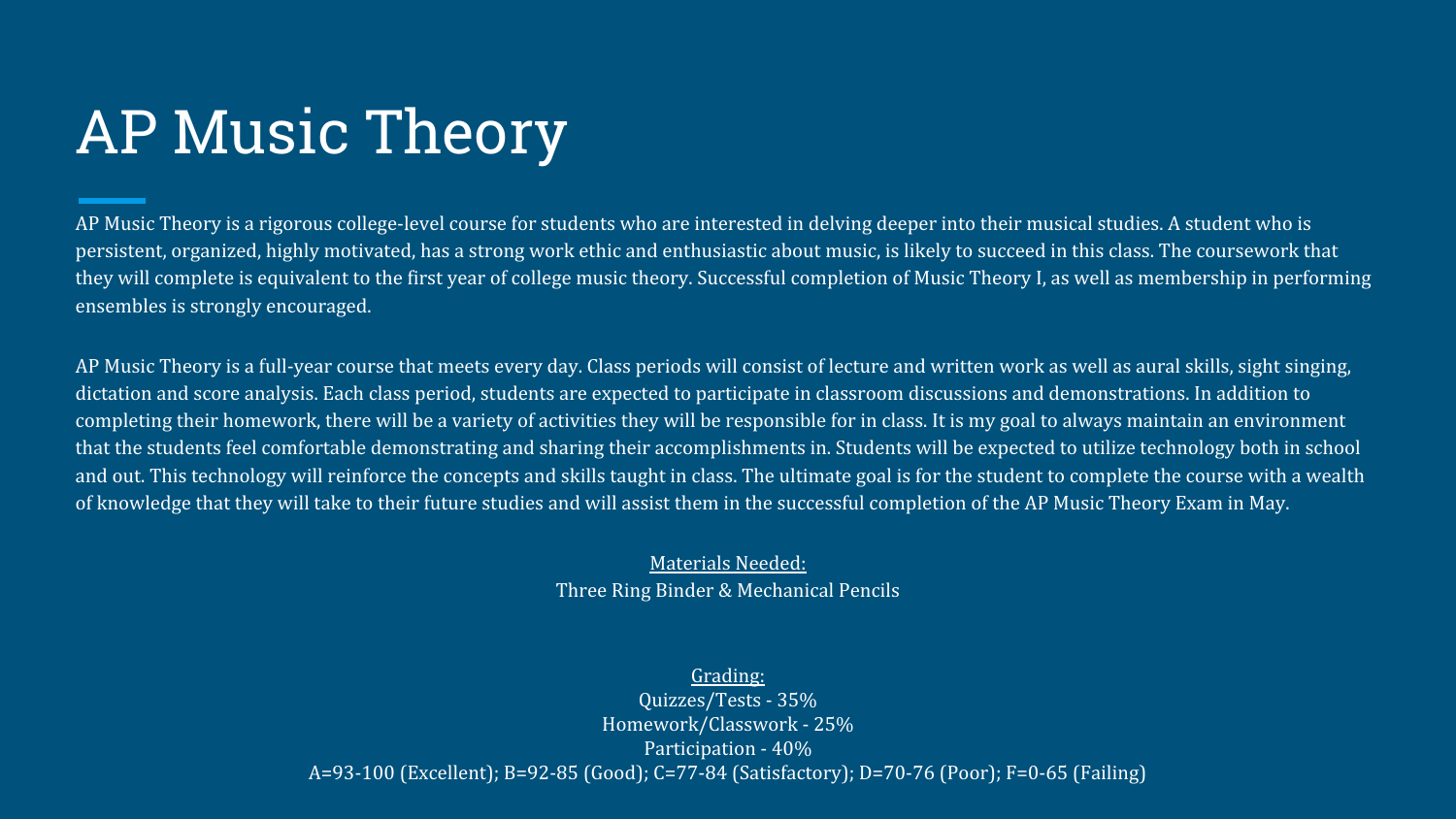#### **STRUCTURE OF THE EXAM**

**Section I:** Multiple Choice | 75 Questions |  $\sim$ 1 hour and 20 minutes | 45% of Exam Score

- **Questions based on aural stimulus** test your listening skills and knowledge about theory in the context of musical scores.  $\sim$ Aural skills, melodic dictation, identification of isolated pitch and rhythmic patterns, score analysis.
- **Questions based on analysis of printed music scores** emphasize knowledge of score analysis. ~Harmonic & melodic organization, rhythmic/metric organization, texture, musical terminology, notational & compositional skills.

**Section II:** Free-Response | 7 written questions and 2 sight-singing exercises | ~1 hour and 20 minutes | 55% of Exam Score

- **Written Portion:** ~1 hour and 10 minutes
	- $~\sim$ 4 questions on dictation
	- $\sim$ 2 questions on part-writing
	- $\sim$ 1 question on composition of a bass line
- **Sight-Singing Portion:** ~10 minutes
	- $\sim$ Sing and record two brief, primarily diatonic melodies (of about four to eight bars)
	- $\sim$ You will have 75 seconds to examine and practice each melody and 30 seconds to perform it.
	- $\sim$ You may sing the melody beginning with the given starting pitch or another pitch in a range that is more comfortable.